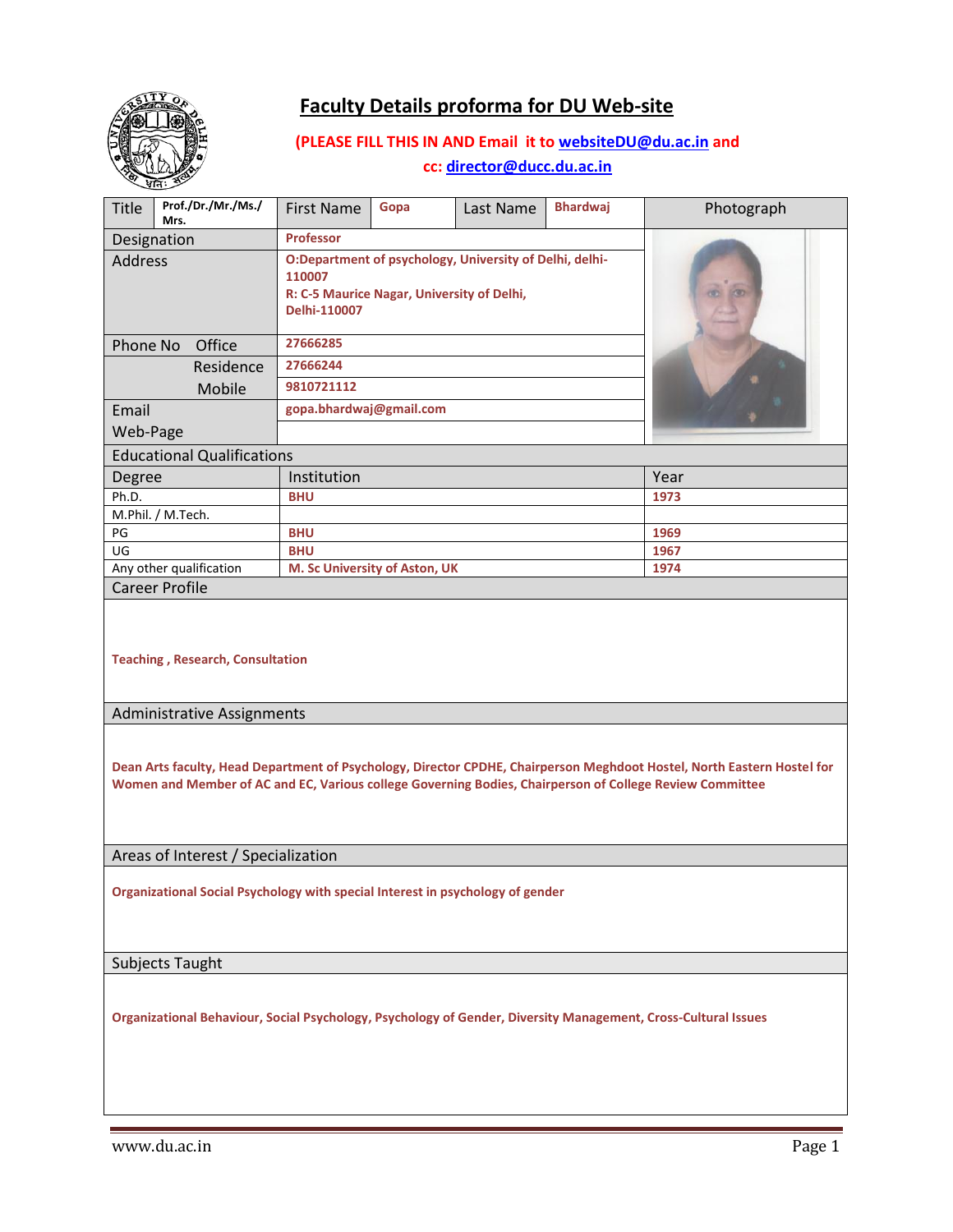#### Research Guidance

*List against each head (If applicable)*

- *1. Supervision of awarded Doctoral Thesis 36*
- *2. Supervision of Doctoral Thesis, under progress 6*
- *3. Supervision of awarded M.Phil dissertations 30*
- *4. Supervision of M.Phil dissertations, under progress*

#### Publications Profile

*List against each head(If applicable) (as Illustrated with examples)* 

- *1. Books/Monographs (Authored/Edited) Social psychology by Baron et al (Indian adaptation*
- *2. Research papers published in Refereed/Peer Reviewed Journals*
- *3.*
- *a) Research papers published in Academic Journals other than Refereed/Peer Reviewed Journals*
- *b) Research papers published in Refereed/Peer Reviewed Conferences 60*
- *c) Research papers Published in Conferences/Seminar other than Refereed/Peer Reviewed Conference15s*
- *4. Other publications (Edited works, Book reviews, Festschrift volumes, etc.)2*

#### Conference Organization/ Presentations (in the last three years)

*List against each head(If applicable)*

- *1. Organization of a Conference*
- *2. Participation as Paper/Poster Presenter*

Research Projects (Major Grants/Research Collaboration)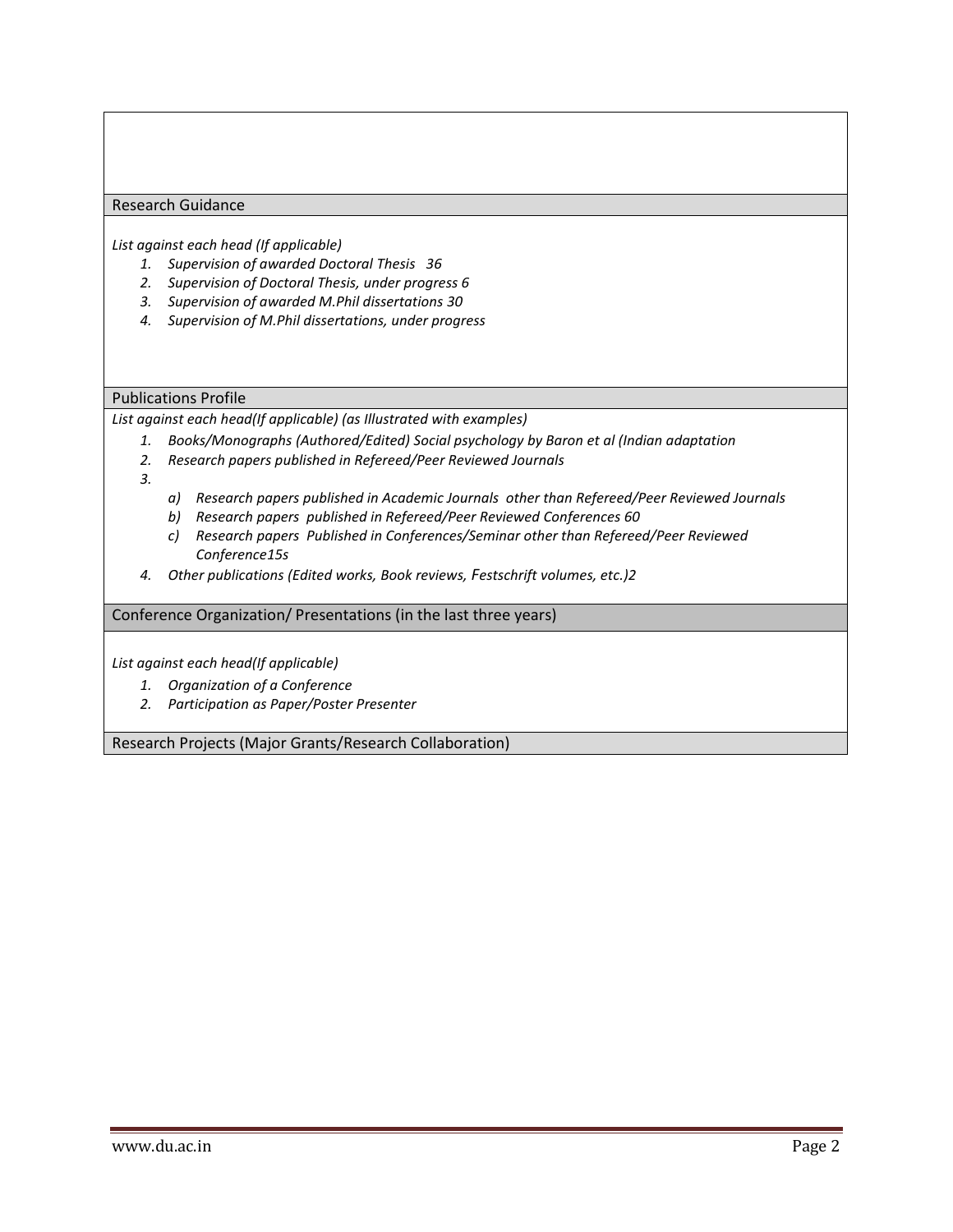### **Projects Undertaken**

- Completed two projects on Participatory Management under DSA Programme.
- Completed one project on self-concept of S.C. Students under DSA Programme.
- Completed project on Issues and Concerns of India Becoming Nuclear: A Multifaceted Study sponsored by D.R.D.O.
- Identifying Psycho-social Antecedents in the Development of Assam and the Related Issues sponsored by DRDO
- Identifying Psycho-social Antecedents in the Development of Nagaland and the Related Issues sponsored by DRDO
- Identifying Psycho-social Antecedents in the Development of Nagaland and the Related Issues sponsored by DRDO
- Leadership Styles and Conflict Resolution Strategies in LIC Environment sponsored by DRDO
- Exploring Image Building Aspects of India sponsored by DRDO.
- Developing Training Programme for Enhancing Military Leadership Effectiveness And Understanding Efficient Conflict Resolution Strategy In LIC Environment. Sponsored by DRDO.
- Exploring the Various Aspects of Emotional Intelligence Among Managers and Workers in Indian Organisational Context (Ongoing), sponsored by ICSSR.

Awards and Distinctions

- 1. Received B.H.U. Gold Medal for securing first position in M.A.
- 2. Received U.G.C. Research Scholarship.
- 3. Received Commonwealth Scholarship.

Awarded recognition plaque for significant contribution to Human Resource by NIPM

4 Received **Life Time Achievement Award for contributions to the field of Psychology** from Banaras Hindu University Psychology Alumnus Association in 2011.

Association With Professional Bodies

- *1. Editing : Four Journals (Member of editorial board including Asian Journal of Social Psychology)*
- *2. Reviewing Acted as a reviewer of multiple papers* **Book review** for edited volume 'Culture and Gender: An Intimate Relation' to be published by Gdanskie Wydawnictwo Psychogicze, Poland in 2009

 *3. Advisory* **. Community Psychology Association of India (Regd. Under Act21,1860, No.G.12186)**

*Committees and Boards*

- *3. Memberships*
- *4. Office Bearer*

Other Activities # Conducted Four day **summer work shop on** "Appreciating Diversity" in the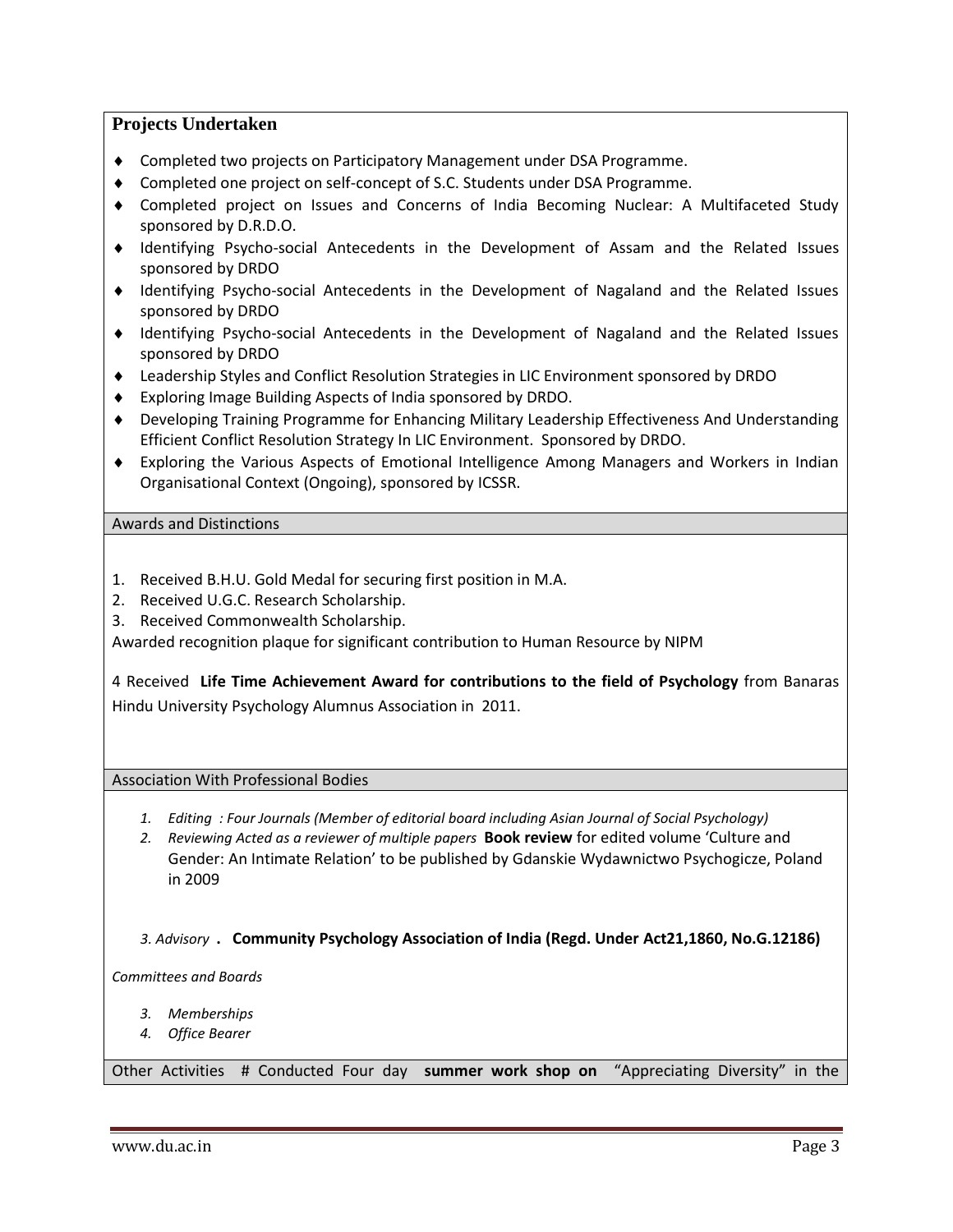University of Gdasnk, Poland from August 21 to Aug 24 2007

# **Member of Scientific committee** and paper presenter at the International Congress on Woman and Culture-Masculinity, Feminity and Social Change March, 2008, organized by Institute of Psychology, University of Gdasnk. Poland

# Was invited as **a panellist** in "Decisions for Life" organized by IIM Ahmedabad at Bangalore 7th October, 2009

# **Membe**r Ad hoc task force for REDS for the year 2009 (PMO) Govt. of India.

# **Nominated Vice President**, Community Psychology Association of India (Regd. Under Act21,1860, No.G.12186)

# Member **of panel dicussion** for 'Human Resource Development: An Interdisciplinary Approach' at Deptt. Of Applied psychology, Calcutta University for a short tem course in Behavioural Sciences of senior faculty of different universities and colleges on Feb. 24,2010.

#) Capturing the Essence of Through the Life Stories of Empowered Indian Women, *Key Note Address delivered in the International Conference on Motivation, Self Regulation and Gender, At the Institute of psychology, University of Gdanski, Poland, 5th June, 2010.*

# Conducted a **workshop** on "The Impact of HRM on Education and Development of Competencies" at Deptt. Of Applied psychology, Calcutta University for faculty development programme for senior faculty of readers and Professors from different disciplines and universities and colleges, sponsored by ASC, UGC on 25<sup>th</sup> Feb. 2010.

# (*Key Note Address* ) Can Psychology Facilitate Understanding and Control of Terrorism*. delivered at the UGC sponsored National seminar on Terrorism, Society And Quality of life at the University of Rajasthan, Jaipur on 3rd Oct*2010

# Conducted a **workshop** and experiential lab for senior managers at BHEL Nagpur region on Attitudinal Change on  $4^{th}$  and  $5^{th}$  March 2010.

*# Chaired* a session of Symposium on Feminity, Masculinity and Gender Identity in the International Conference on Motivation, Self Regulation and Gender, At the Institute of psychology, University of Gdanski, Poland,  $5^{th}$  June, 2010.

#. Psycho-Social Understanding of Terrorism and Possible Strategies for its Reduction*. Key Note Address delivered at International conference on Recent Advances in Cognitive Science. Held in Department of Psychology, BHU* from December 18 to 20 ,2010

 # **Taught** a 30 hr course (on invitation) on Cross -Cultural Psychology to students from Europe under ERASMUS programme from January  $10^{th}$  2011 to Jan  $14^{th}$  at Institute of Psychology at University of Gdanski, Poland.